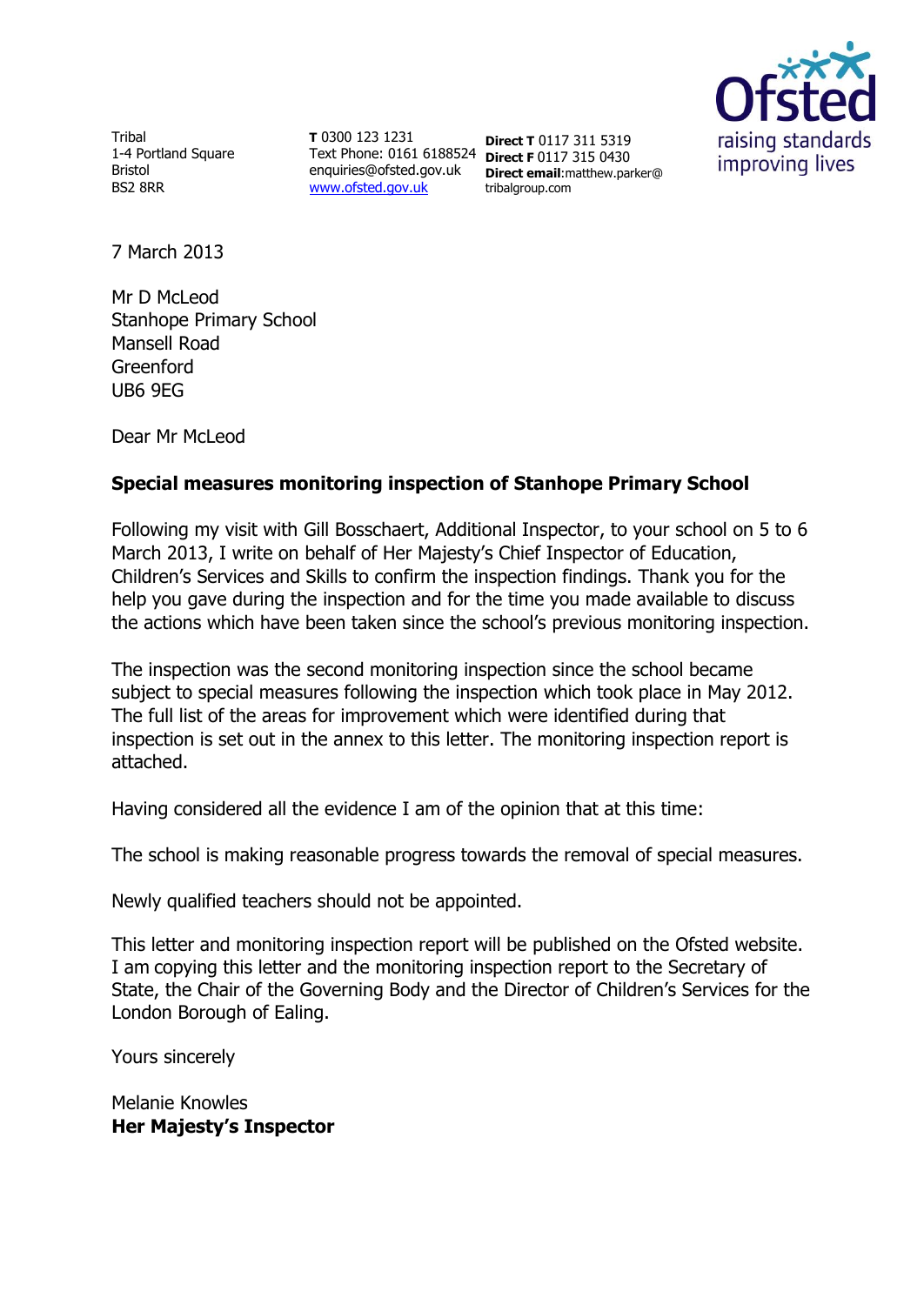

# **Annex**

# **The areas for improvement identified during the inspection which took place in May 2012**

- Introduce a training programme immediately to ensure all teaching is at least good or better by:
	- using assessment information more effectively to ensure teaching carefully guides the next steps in learning for all pupils, especially in mathematics
	- identifying clearly how the learning needs of disabled pupils and those with special educational needs are to be met in lessons
	- using new technology and other resources more effectively to support and extend the pupils' learning across the full range of subjects
	- improving marking so it provides more effective feedback on the steps pupils need to take to meet their targets
	- deploying teaching assistants so that they make an effective contribution to raising pupils' achievement.
- **IMPROVE PUPILS' behaviour in lessons by:** 
	- ensuring that teachers achieve a better balance between how much they talk and the time allowed for pupils to be actively engaged in learning
	- ensuring teachers manage behaviour consistently and effectively.
- Introduce a programme to raise achievement in English which:
	- ensures that pupils who are learning to speak English as an additional language are provided with sufficient opportunities to practise speaking in order to improve their level of fluency
	- focuses the teaching of phonics more sharply on the next steps in each pupil's learning, and by organising groups so that they include pupils of similar levels of attainment
	- increase the impact of guided reading sessions and ensure that pupils read to an adult in school regularly and frequently.
- Improve provision and outcomes for children in the Early Years Foundation Stage by:
	- $\equiv$ ensuring that there is a coherent and systematic plan to promote all areas of learning
	- making more effective use of the outdoor environment so that children's outdoor activities are linked more closely to their learning in the classroom ensuring that the Nursery and Reception work together more closely for the good of all children's development.
- $\blacksquare$  Improve the school's leadership capacity and impact by:
	- ensuring that all leaders have the skills to drive forward improvements in their areas, particularly in improving the quality of teaching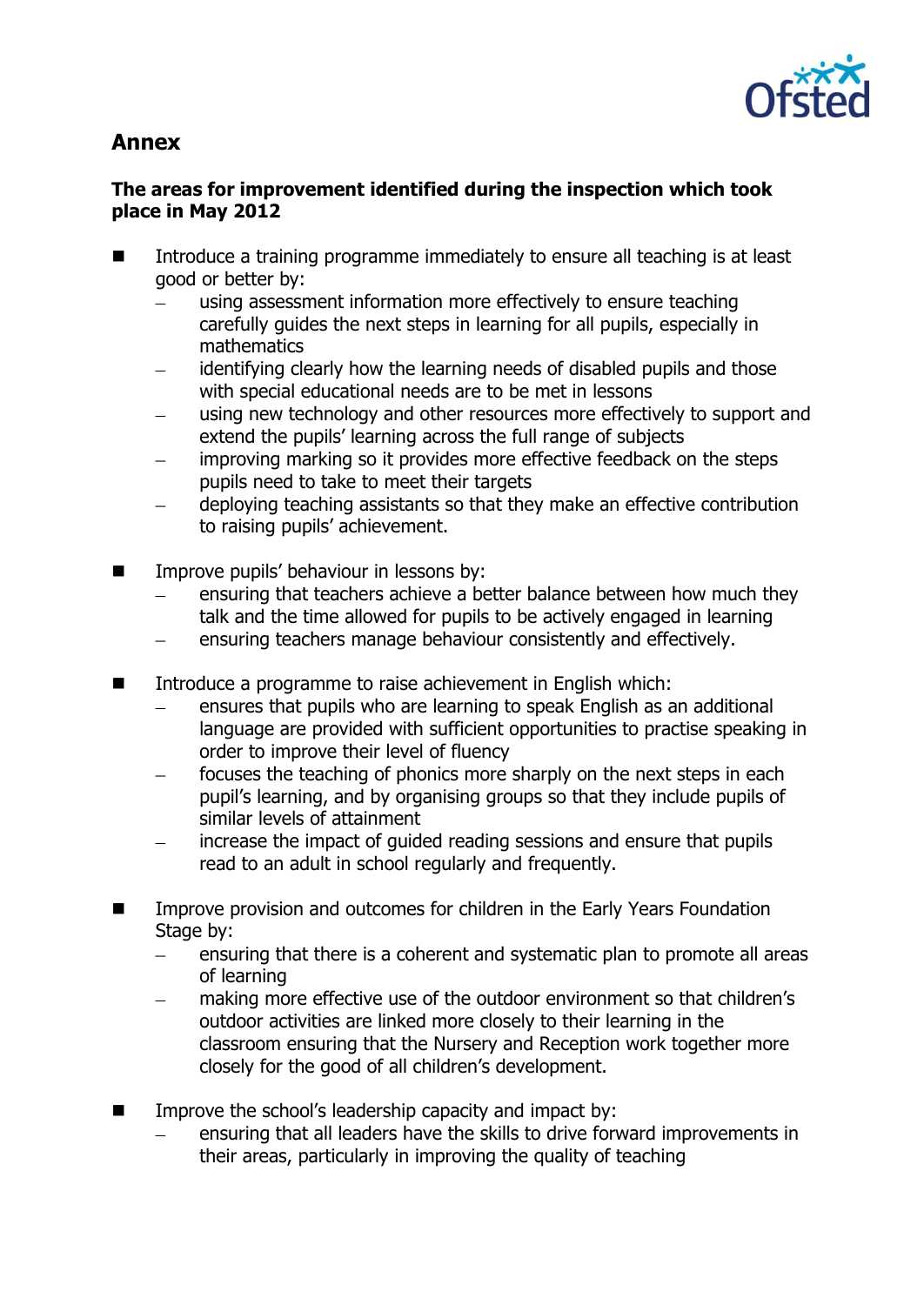

- $\equiv$ developing the role of the governing body so that it is able to hold the school to account
- $\equiv$ monitoring the performance of different groups of pupils so that any emerging gaps can be responded to quickly.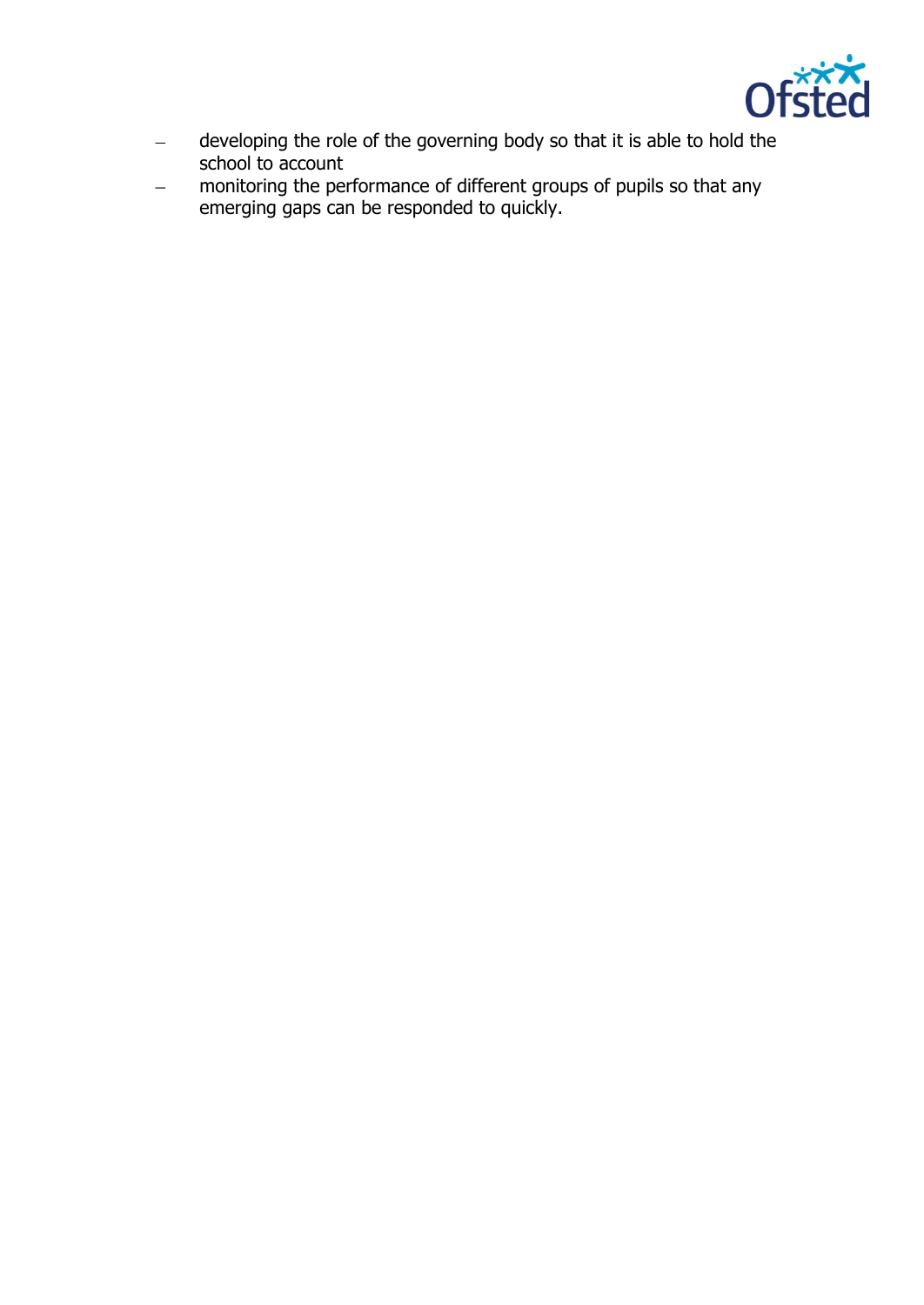

## **Report on the second monitoring inspection on 5–6 March 2013**

#### **Evidence**

Inspectors visited 21 lessons. Several lessons were observed jointly with the headteacher or with the deputy headteachers. Meetings were held with the Chair of the Governing Body and a new parent governor. An inspector also met a group of pupils, school staff, a group of parents and a representative from the local authority. Inspectors looked at documents, teachers' planning and pupils' workbooks.

#### **Context**

The two acting deputy headteachers have been appointed to permanent positions. The staffing structure has been modified to include an additional assistant headteacher post. Two permanent appointments have been made to these roles from existing staff. The remaining two posts have been advertised externally and the interviews will take place later in March. Vacancies for the key subject leadership roles in English and mathematics are being advertised internally. There are still a number of temporary teachers covering classes pending the appointment of the assistant headteachers and subject leaders.

There have been significant changes to the membership of the governing body. The Chair of the Governing Body who was previously appointed in an interim role, has now agreed to take up a four-year term of office.

Significant building alterations to improve provision for outdoor learning in the Early Years Foundation Stage have been approved. The work is scheduled to take place over the summer.

#### **Achievement of pupils at the school**

The structured teaching of letter sounds (phonics) is now embedded. The school's records of pupils' progress show that most children in Reception and Year 1 are developing the necessary skills to sound out words for reading and blend sounds to write. Elsewhere in the school, most teachers confidently manage group reading sessions and ensure that activities in these lessons enable pupils to practise their reading skills effectively.

Progress in English and mathematics is improving in some year groups. Visits to lessons and work in pupils' books confirm that the majority of pupils in Years 1 and 2 are making at least the expected progress. However, pupils in Years 3, 4 and 5 still make less progress than they should. School leaders have correctly identified that a few teachers are still not able to make accurate judgements about the standards reached by pupils. The headteacher has made good use of the support from the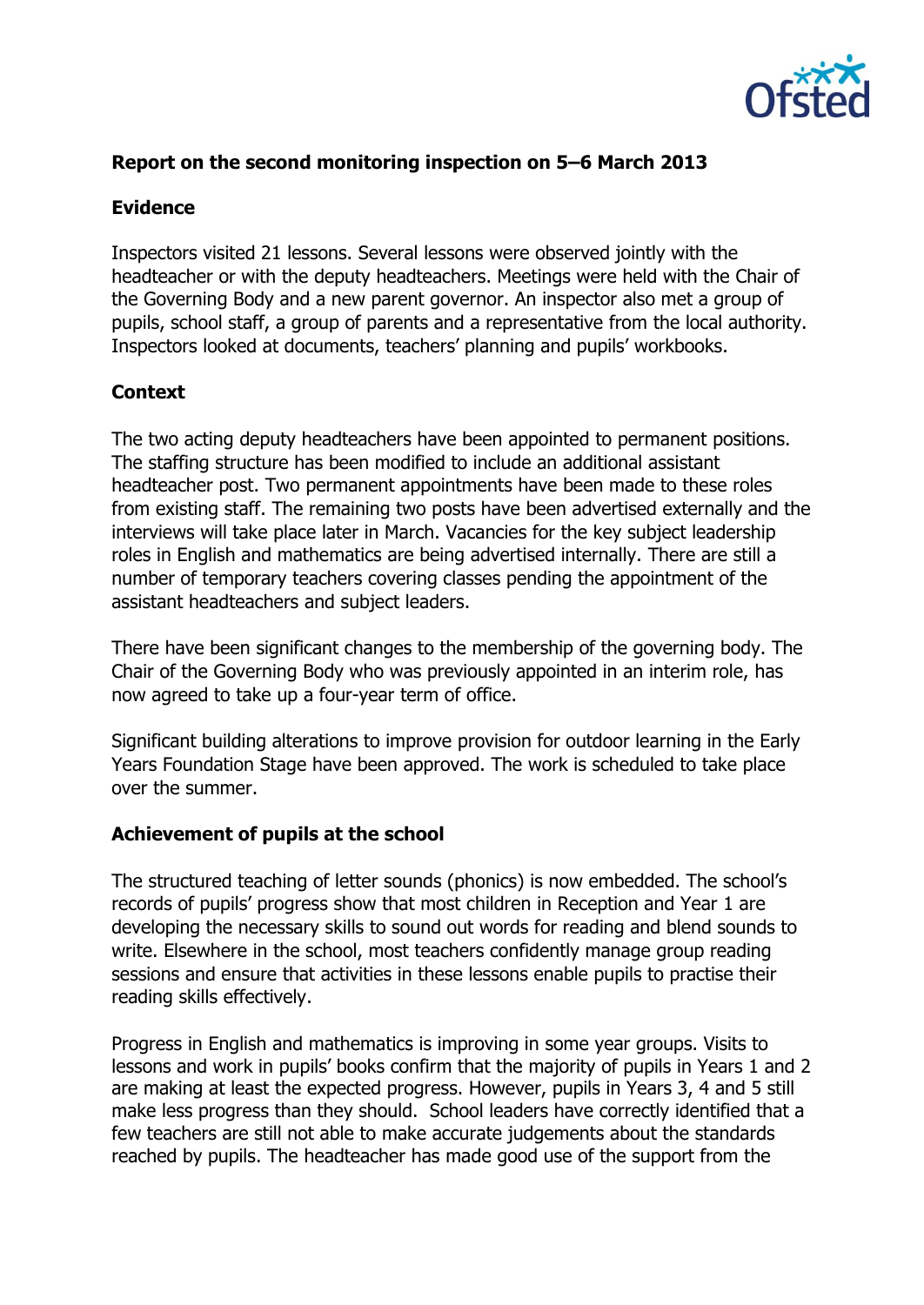

partner school to tackle this quickly and he is confident that the situation will improve.

Teachers' planning now identifies how the learning needs of disabled pupils and those with special educational needs will be met in lessons. Teachers have recently been trained to plan activities in lessons that enable pupils who are learning English as an additional language to improve their level of fluency. It is too early to see the impact of this work. The school's tracking information shows progress for both these groups of pupils is variable between classes and between subjects.

Children in the Reception and Nursery classes now have more opportunities to write and their writing is displayed prominently. For example, in one Reception class children have been learning about insects and bugs. The teacher has set up a table with photographs and books on display and the children have written captions and labels to go with them. The assistant headteacher who leads the work of staff in the Early Years Foundation Stage has set up a new system to track children's progress across all the areas for learning each half term. This is still being trialled. At present, some teachers do not collect or record enough evidence to support their judgements.

# **The quality of teaching**

School leaders acknowledge that improvements in the quality of teaching are uneven. This was confirmed by visits made to lessons during this inspection. In the most effective lessons seen, time was used well and teachers planned a range of activities to meet the needs of different groups of pupils. Energetic teaching and high expectations led to pupils making good progress. The teachers used very clear demonstrations to identify what pupils should aim to achieve. Practical tasks were used effectively to consolidate skills. Teachers used a good balance of whole-class teaching and group work to encourage independent learning and ensured that pupils understood how well they had achieved. Teaching assistants were used very well to work alongside pupils throughout all parts of the lesson. This helped those requiring additional support to make similar progress to their classmates.

In contrast, some teaching did not make enough demands of pupils. Opportunities to involve pupils in their learning were missed. The pace was slower and expectations were not explicitly stated. Tasks were not pitched at appropriate levels to enable all pupils to make good progress in lessons. Teaching assistants were, at times, not used effectively to provide the maximum support possible. Learning was compromised because resources were not used well.

The quality of marking is variable. Most teachers use the 'wow' and 'now' comments, particularly when marking pupils' writing books. They acknowledge success and provide helpful guidance to pupils on what they need to improve. Some teachers pose additional questions or ask pupils to respond to their comments, but do not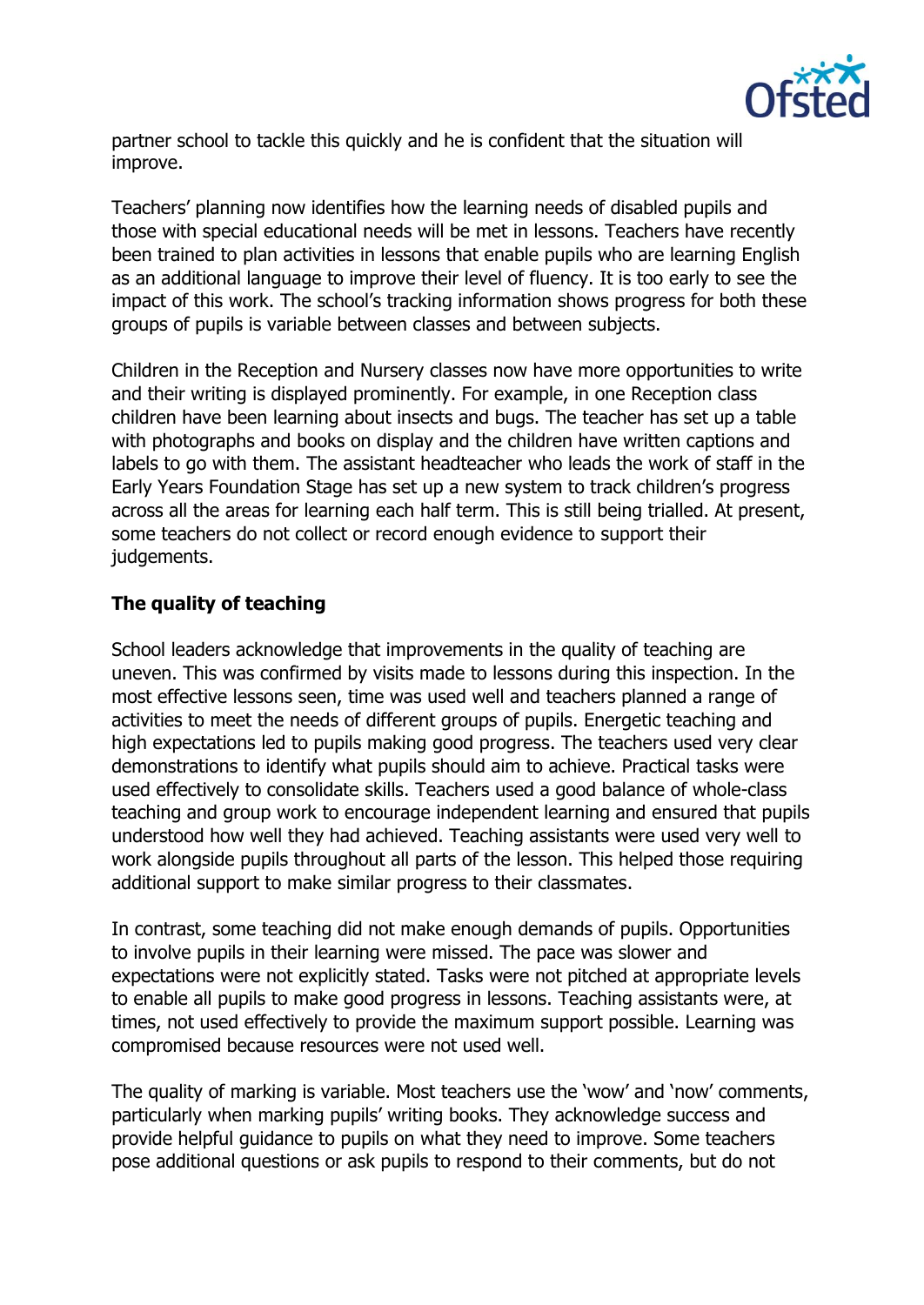

check to see that this is done. There is not a consistent approach to correcting weaknesses in letter formation and basic spelling.

Work to develop the use of new technology is continuing. The school has successfully introduced the use of on-line learning platforms that pupils can access from home. Parents report that their children are greatly enjoying this way of working.

#### **Behaviour and safety of pupils**

The behaviour seen in and around the school during this inspection was generally good. Pupils move around the school sensibly and are consistently courteous to adults. They readily stand aside in corridors and hold doors open for others to come through.

In lessons, the quality of behaviour is linked closely to the quality of teaching. Where the teaching is good, pupils are engaged in their learning and work with sustained concentration. Observations of lessons during the monitoring visit showed that pupils in some classes become disengaged and achieve little when the work set for them is not well matched to their needs.

Attendance dipped in the autumn due to an outbreak of a highly infectious stomach bug, but has recovered this term. More pupils are attending school regularly and the proportion of pupils with attendance of 98 per cent or better has risen significantly.

#### **The quality of leadership in and management of the school**

The systems and practices that were introduced in the autumn term have become embedded and are beginning to have a positive impact. The electronic system to track the progress of all pupils works efficiently and provides detailed information about the progress of individuals, classes and groups. The headteacher and the two deputy headteachers make good use of this information to analyse improvements and adjust provision. Meetings to discuss pupils' progress are now held every six weeks. This ensures that any underachievement is spotted and dealt with quickly.

The deputy headteachers have developed their skills quickly and now have the expertise to support the headteacher very effectively. However, the senior leadership team is still not at full strength, key subject leadership posts have not yet been filled and some classes are still being taught by temporary teachers. Although senior leaders have continued to focus clearly on improving the school, they have been at full stretch. For example, one of the deputy headteachers has had to cover the role of assistant headteacher in lower Key Stage 2 as well as taking the lead on curriculum and standards.